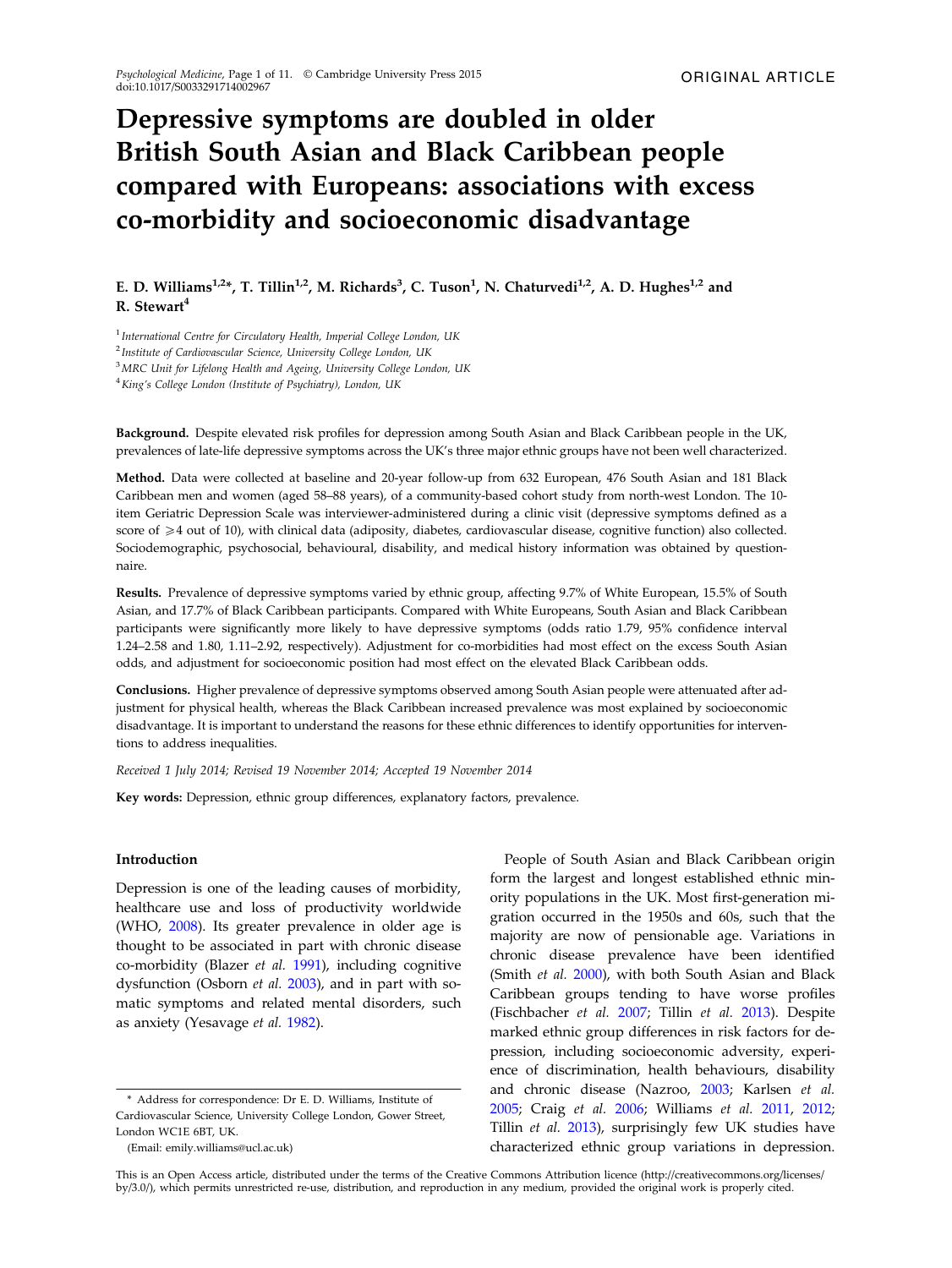Instead, the limited work has shown mixed results and comprised samples with wide or mid-life age ranges. Some studies have focused on elevated depression in South Asian women (Gask et al. [2011\)](#page-9-0), and discordance with medication use (Hussain & Cochrane, [2002](#page-9-0)), yet in older samples, both elevated and equivalent rates of depression among South Asian people compared with Europeans have been reported (Silveira & Ebrahim, [1995](#page-9-0); Lindesay et al. [1997\)](#page-9-0). The sole comparative study of an older UK Black Caribbean sample reported no difference compared with the White population (Silveira & Ebrahim, [1995](#page-9-0)). Investigation of explanations for ethnic differences observed has been limited. Studies in the USA comparing the long established African American migrant population with US whites indicate excess or equivalent rates of depression (Husaini & Moore, [1990](#page-9-0); Blazer et al. [1994;](#page-9-0) Simpson et al. [2007](#page-10-0); Williams et al. [2007](#page-10-0)). Extrapolation to the UK context, however, may be unhelpful as UK Black Caribbeans are first-generation migrants, have different demographic and social characteristics, and are exposed to a different healthcare system; this argument would also apply to migrant populations to other settings outside the UK.

The aim of this paper was to compare depressive symptom prevalences between White European, South Asian and Black Caribbean older people from a community-based sample in West London, and to determine factors that might account for any observed differences, taking advantage of a longitudinal study with exposure measures obtained in both mid and later life. The primary hypothesis was that depressive symptoms would be more common in South Asian and Black Caribbean participants than Europeans. We hypothesized that excess chronic disease and socioeconomic disadvantage might explain elevated depressive symptoms in both ethnic minority groups compared with White Europeans. We also sought to investigate the extent to which exposure to other recognized risk factors for depression might potentially account for any prevalence differences observed. A secondary objective was to evaluate the extent to which the 10-item Geriatric Depression Scale (GDS; D'Ath et al. [1994](#page-9-0)) used in this study differed in performance between the three ethnic groups.

#### Method

We analysed follow-up data from the Southall and Brent REvisited (SABRE) study, a community-based tri-ethnic cohort study of White European, South Asian and African and Black Caribbean individuals living in north-west London between 1988 and 1991 (Tillin et al. [2012\)](#page-10-0) (see [Fig. 1\)](#page-2-0). Participants aged 40–69 (n = 4857; 2346 White, 1710 South Asian, 801 African and Black Caribbean) were randomly selected from

age- and gender-stratified general practitioner lists and workplaces at baseline (1988–1991), and were followed up between 2008 and 2011. All South Asian, African and Black Caribbean participants were first-generation migrants. Since just 60 of the African and Black Caribbean participants originated from Africa, we have only included those of Black Caribbean origin in these analyses. Therefore, of the sample included here, all of the Black Caribbean people were born in the Caribbean, while the large majority (79%) of South Asian participants were born in the Indian subcontinent (69% India, 8% Pakistan, 2% Sri Lanka), with 15% born in East Africa; approximately half (53%) were of Punjabi Sikh origin. Of the White European sample included here, 87% were born in the UK and 15% were Irish-born. Ethnicity was interviewer-recorded based on parental origin and appearance and subsequently confirmed by participants. This method of self-assigned ethnicity is in keeping with the UK census categorization (http://www.ons. gov.uk/ons/guide-method/measuring-equality/equality/ ethnic-nat-identity-religion/ethnic-group/index.html#1), modified to reflect the fact that our participants were all first-generation migrants, with no individuals of mixed ethnicity.

A 20-year follow-up investigation was conducted of all surviving participants (aged 58–88 years). Of the original sample, 93% were traced, of whom 3433 participants were alive at follow-up, with follow-up data available for 2161 participants (1042 European, 794 South Asian, and 325 Black Caribbean, equating to response rates of 65%, 62% and 59%, respectively). Detailed data on depressive symptoms and explanatory variables were collected from these participants who additionally attended clinic. Only participants with complete data on variables of interest were included in the main analyses  $[n=1289:$  White European  $n = 632$  (27%), South Asian  $n = 476$  (28%), Black Caribbean  $n = 181$  (25%)]. All participants gave written informed consent. Approval for the study at baseline was obtained from Ealing, Hounslow and Spelthorne, and University College London research ethics committees, and at follow-up from St Mary's Hospital Research Ethics Committee (ref.07/H0712/109).

#### Assessments at baseline and follow-up

[Table 1](#page-3-0) displays the data collected at baseline and follow-up. Depressive symptoms were ascertained at follow-up only using the 10-item GDS (D'Ath et al. [1994\)](#page-9-0), a widely used screening instrument administered by interviewer. The GDS has been specifically evaluated in previous research within UK ethnic groups (Abas et al. [1998](#page-9-0)) and a 4/10 cut-off was found to provide best performance against a diagnostic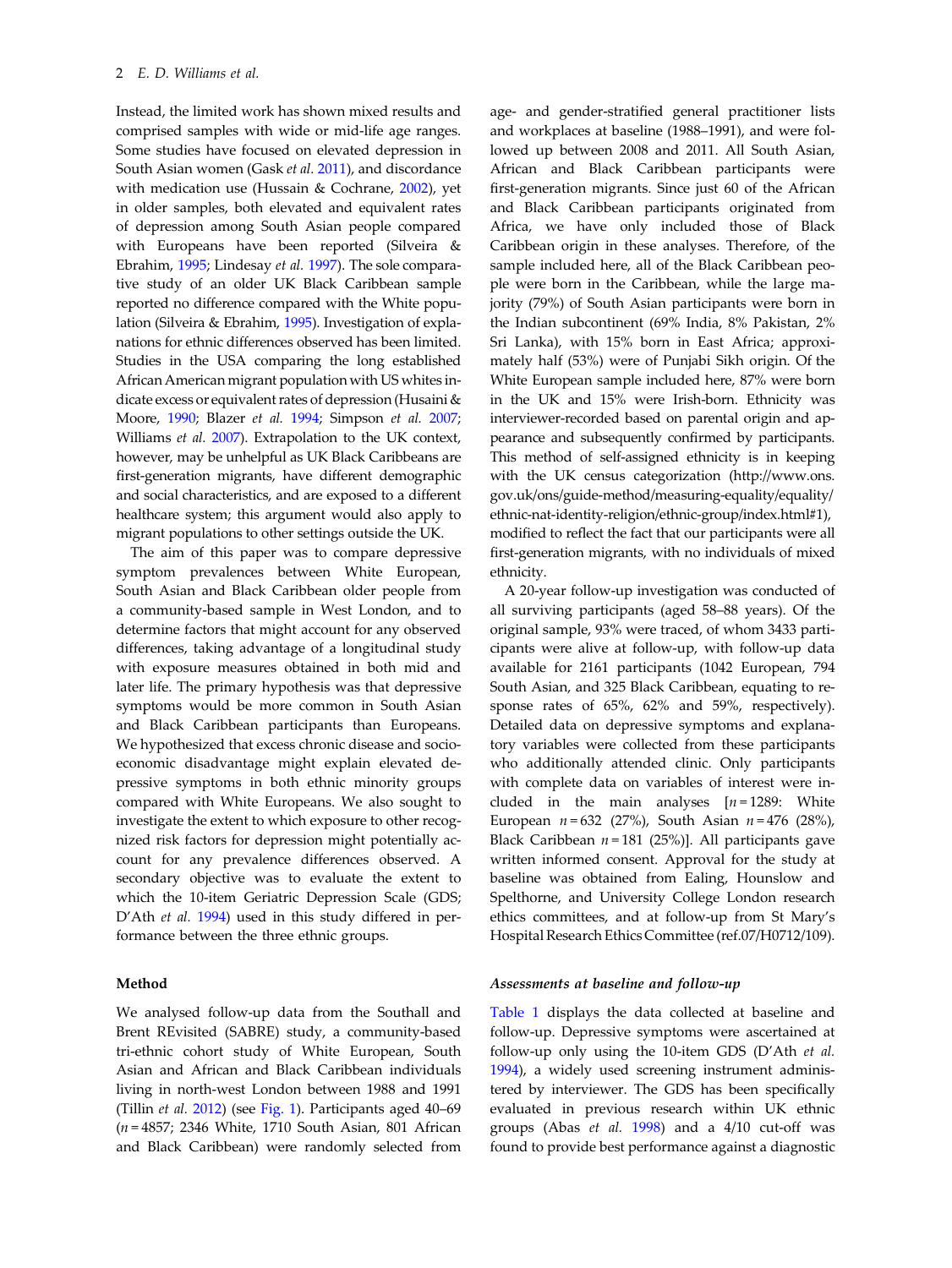<span id="page-2-0"></span>

Fig. 1. SABRE study flow diagram.

assessment (Stewart et al. [2001](#page-10-0)). Within the samples analysed here, the internal consistency for this scale was satisfactory (Cronbach's α: White European = 0.66; South Asian =  $0.72$ ; Black Caribbean =  $0.69$ ). At baseline, standard cardiometabolic assessments were performed (following an overnight fast), described elsewhere in detail ([Table 1](#page-3-0) and Tillin et al. [2012\)](#page-10-0). A self-administered questionnaire included sociodemographic, behavioural and medical history items.

Participants were invited to complete a questionnaire and attend clinic at follow-up (Tillin et al. [2012](#page-10-0)). Questionnaire data were available for 60% of traced survivors from the original sample; however, since GDS data were collected during full-day clinic sessions only (conducted by trained research staff/nurses), response rates for this aspect of the study were lower (44% for White and Black Caribbean, 43% for South Asian participants).

#### Statistical analysis

Age- and sex-adjusted group comparisons (reference category: White Europeans) were performed using analyses of covariance, logistic regression and Mann– Whitney U tests for continuous, categorical, and nonparametric (unadjusted) variables, respectively.

The main analyses used logistic regression to analyse ethnic group differences in depressive symptoms (reference category: White Europeans). We then wished to explore the impact of key factors, including socioeconomic position (SEP), chronic disease (either at baseline or follow-up) and functional limitation, in accounting for any ethnic differences observed in depressive symptoms. For example, we hypothesized that lower SEP in Black Caribbeans may determine excess levels of depressive symptoms; we therefore anticipated that adjustment for SEP would attenuate the Black Caribbean v. European odds ratio (OR). We first present each adjustment for individual groups of explanatory variables in turn, and then present a final multivariate model including all potential explanatory variables. Thus all models controlled for age and sex: model 1: age and sex only; model 2: SEP (manual labour, homeownership); model 3: stressful life events; model 4: baseline (4a) and follow-up (4b) health behaviours (smoking, physical activity); model 5: baseline (5a) and follow-up (5b) clinical factors/co-morbidities [waist circumference, diabetes, coronary heart disease (CHD), hypertension, stroke (follow-up only), functional limitation (follow-up only)]; model 6: cognitive function; model 7: depression/anxiety medication; model 8: adjustment for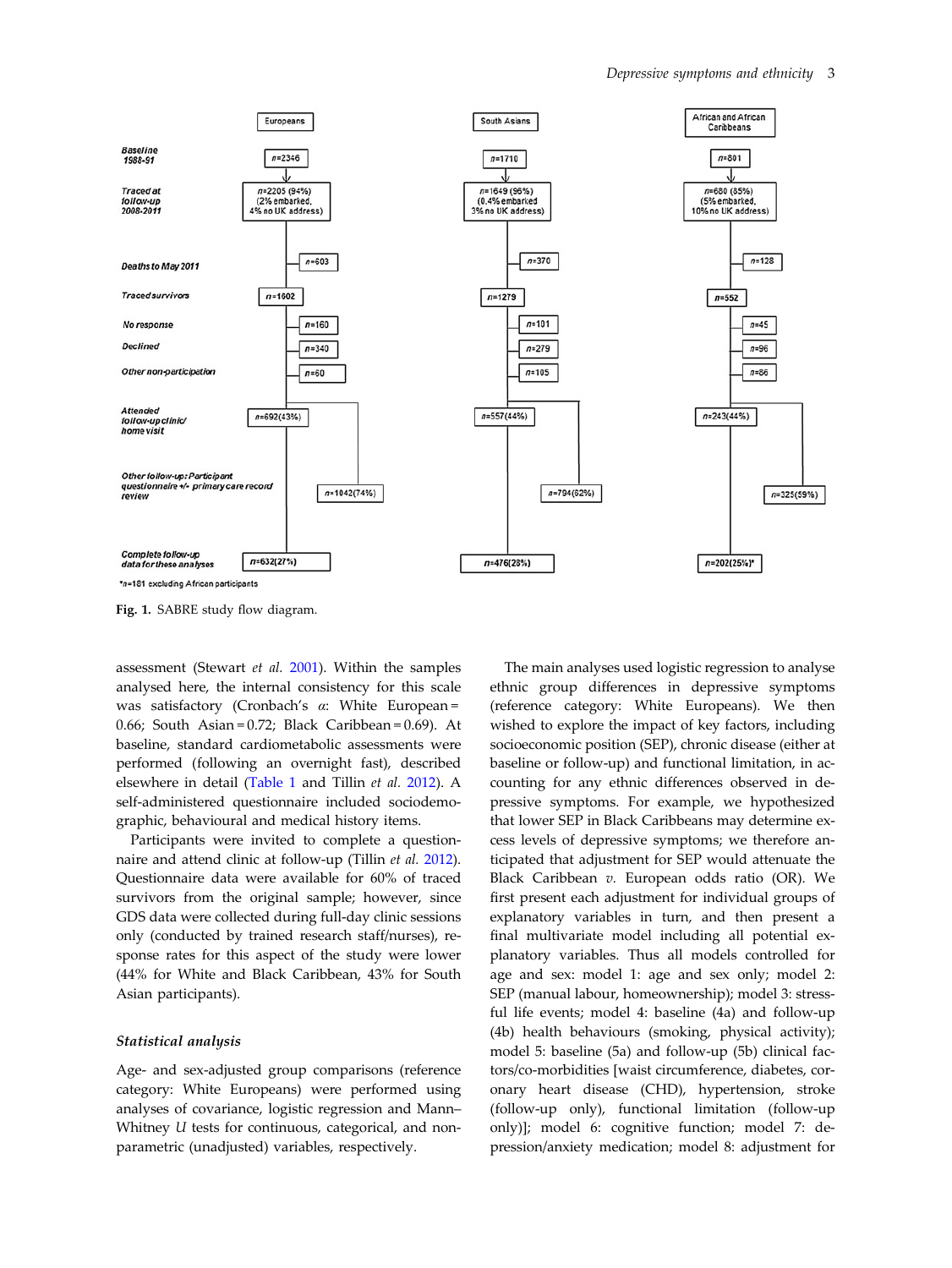<span id="page-3-0"></span>Table 1. Variables measured at baseline and follow-up

| Variables                                 | Scale                                                                                                                                             | Measurement/categorization                                                                                                                                                                                            |
|-------------------------------------------|---------------------------------------------------------------------------------------------------------------------------------------------------|-----------------------------------------------------------------------------------------------------------------------------------------------------------------------------------------------------------------------|
|                                           | Clinic visit - baseline (conducted by trained research staff)                                                                                     |                                                                                                                                                                                                                       |
| Waist<br>circumference                    |                                                                                                                                                   | Measurement taken halfway between costal margin<br>and iliac crest                                                                                                                                                    |
| Hip circumference<br><b>Diabetes</b>      |                                                                                                                                                   | Measurement taken over greater trochanter<br>Identified from medical record or participant recall<br>of diagnosis                                                                                                     |
| Coronary heart<br>disease                 |                                                                                                                                                   | Identified by data extracted from primary-care<br>records (Tillin et al. 2012)                                                                                                                                        |
| Stroke                                    |                                                                                                                                                   | Recorded according to primary-care data or<br>participant report                                                                                                                                                      |
| Hypertension                              |                                                                                                                                                   | Recorded according to primary-care data or<br>participant report                                                                                                                                                      |
| Questionnaire – baseline (self-reported)  |                                                                                                                                                   |                                                                                                                                                                                                                       |
| Socioeconomic<br>position                 | Manual labour                                                                                                                                     | Dichotomized into manual v. non-manual                                                                                                                                                                                |
|                                           | Home tenure                                                                                                                                       | Dichotomized into own home v. do not own home                                                                                                                                                                         |
| Physical activity                         | Total weekly energy expended (MJ) in sport,                                                                                                       | Logarithmically transformed to accommodate                                                                                                                                                                            |
|                                           | walking and cycling, using questions and energy<br>expenditure estimates (Durnin & Passmore, 1967)                                                | negatively skewed data                                                                                                                                                                                                |
| Smoking                                   | Smoking history                                                                                                                                   | Dichotomized into current v. ex/never smoker                                                                                                                                                                          |
|                                           | Clinic visit – follow-up (conducted by trained research staff)                                                                                    |                                                                                                                                                                                                                       |
| Depressive<br>symptoms                    | 10-item version of the Geriatric Depression Scale<br>(GDS; D'Ath et al. 1994), well-validated in                                                  | Case-level depressive symptoms were defined as a<br>score of $\geq 4/10$ . The internal consistency for this                                                                                                          |
|                                           | multi-ethnic samples (Abas et al. 1998)                                                                                                           | scale was satisfactory (Cronbach's $\alpha$ : White<br>European = 0.66; South Asian = 0.72; African                                                                                                                   |
| Waist                                     |                                                                                                                                                   | Caribbean = $0.69$ )<br>Measurement taken halfway between costal margin                                                                                                                                               |
| circumference                             |                                                                                                                                                   | and iliac crest                                                                                                                                                                                                       |
| Hip circumference                         |                                                                                                                                                   | Measurement taken over greater trochanter                                                                                                                                                                             |
| <b>Diabetes</b>                           |                                                                                                                                                   | Identified from medical record, participant recall of                                                                                                                                                                 |
| Coronary heart                            |                                                                                                                                                   | diagnosis, or follow-up oral glucose tolerance test<br>Identified by data extracted from primary-care                                                                                                                 |
| disease                                   |                                                                                                                                                   | records (Tillin et al. 2012)                                                                                                                                                                                          |
| Stroke                                    |                                                                                                                                                   | Recorded according to primary-care data or<br>participant report                                                                                                                                                      |
| Hypertension                              |                                                                                                                                                   | Recorded according to primary-care data or<br>participant report                                                                                                                                                      |
| Cognitive                                 | Delayed word recall scores using the CERAD                                                                                                        | Participants presented with 10 words on 3 occasions                                                                                                                                                                   |
| function                                  | 10-word recall test (Morris et al. 1989)                                                                                                          | and were asked to recall them again after a delay of<br>a few minutes. The number of correct words<br>recalled after the delay was recorded                                                                           |
| Questionnaire - follow-up (self-reported) |                                                                                                                                                   |                                                                                                                                                                                                                       |
| Stressful life<br>events                  | Life events scale assessed stressful life events over<br>the preceding 2 years                                                                    | List of 9 potentially stressful events; a dichotomous<br>variable identified the presence or not of any<br>stressful event over this period                                                                           |
| Social contact                            |                                                                                                                                                   | Measured by asking participants how many hours<br>per week they spend with friends or family                                                                                                                          |
| Health state                              | EQ-5D (www.euroqol.org) (EQ-5D)                                                                                                                   | EQ-5D values transformed in a utility score using<br>weights from the Measurement and Valuation of<br>Health time trade-off (TTO) set of weights<br>(Measurement and Valuation of Health Group,<br>1995; Dolan, 1997) |
| Physical activity                         | Total weekly energy expended (MJ) in sport,<br>walking and cycling, using questions and energy<br>expenditure estimates (Durnin & Passmore, 1967) | Logarithmically transformed to accommodate<br>negatively skewed data                                                                                                                                                  |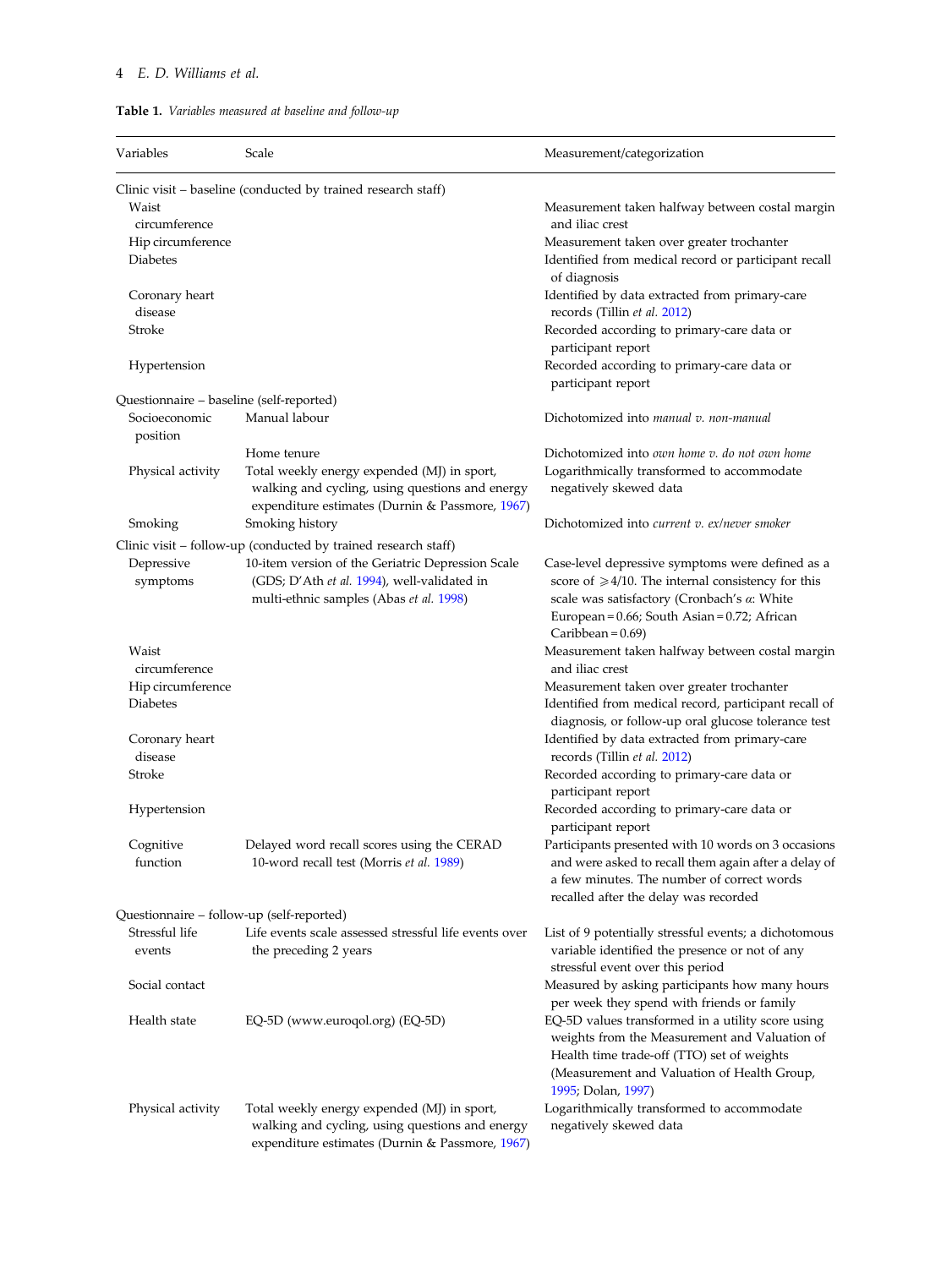Table 1 (cont.)

| Variables                | Scale                     | Measurement/categorization                                                                                                                                                                                                                                               |  |
|--------------------------|---------------------------|--------------------------------------------------------------------------------------------------------------------------------------------------------------------------------------------------------------------------------------------------------------------------|--|
| Smoking                  | Smoking history           | Dichotomized into current v. ex/never smoker                                                                                                                                                                                                                             |  |
| Alcohol<br>consumption   | Regularity of consumption | Categorized into 5 groups (never/special occasions<br>only, once/twice a month, once/twice a week, four/five<br>times a week, daily)                                                                                                                                     |  |
| Functional<br>limitation |                           | Impairment recorded if participants reported<br>limitation with $\geq 1$ of following: (1) walking<br>unaided without stopping and discomfort; (2)<br>walking up and down a flight of 12 stairs without<br>resting; (3) bending down to pick up a shoe from<br>the floor |  |

all covariates. The formula used to calculate the proportion of the association explained by adjustment was

$$
(OR_{\text{basic model}} - OR_{\text{adjusted}})/OR_{\text{basic model}} - 1) \times 100.
$$

Sex by ethnicity interactions tested established sex differences in depressive symptoms (albeit less marked among older groups (Bebbington et al. [1998\)](#page-9-0), but were found to be non-significant and not pursued further.

Because of missing data on alcohol consumption and social contact, these variables were excluded from the main analyses, and subgroup analyses were performed to check any impact on the main findings for ethnic group differences in depressive symptoms. Statistical analyses were performed using SPSS v. 20 (SPSS Inc., USA).

# GDS validation

To explore the equivalence of the GDS across the ethnic groups, differential item functioning (DIF) analyses were used to determine whether item bias was detected between ethnic groups (White European group as the reference category). For the identification of DIF, non-parametric tests within the DIFAS 4.0 program were used (Penfeld, [2007\)](#page-9-0). The process used to measure DIF was the Mantel  $\chi^2$  values (Mantel) and the Standardized Liu–Agresti Cumulative Common Log-odds ratio values (LOR Z). The EQ-5D was developed by the EuroQol group as a brief, self-completed measure of follow-up health state, rating five dimensions (mobility, self-care, usual activities, pain/discomfort, anxiety/depression) in three levels (no problems, some problems, extreme problems). A utility score was generated from the EQ-5D values using the Measurement and Valuation of Health time trade-off (TTO) set of weights (Measurement and Valuation of Health Group, [1995](#page-9-0); Dolan, [1997](#page-9-0)). Taking advantage of its completion in this cohort, and in order to explore the construct validity of the GDS, bivariate correlations

examined the relationship between the GDS and EQ-5D utility score and compared the strengths of this association between the three ethnic groups. Correlations were performed using SPSS v. 20.

#### Results

Participants who attended follow-up clinics (therefore providing GDS data) differed from other survivors (follow-up responders without GDS data and nonresponders) on baseline characteristics. People who did not attend clinics were younger ( $p$  < 0.001), more likely to be female ( $p = 0.006$ ), have lower SEP ( $p < 0.001$ ), and have poor self-rated health ( $p = 0.002$ ). These differences applied equally across ethnic groups and clinic attendance rates were very similar across ethnic groups (44% European, 43% South Asian, 46% Black Caribbean).

# Comparison of characteristics ([Table 2](#page-5-0))

South Asian people were younger than White Europeans and Black Caribbean participants had a higher proportion of women than men. Both minority ethnic groups reported more manual occupation employment and less alcohol consumption compared with White Europeans. Although baseline and followup waist circumference was lower in South Asian than White European participants, prevalence of baseline and follow-up diabetes, follow-up CHD, and followup functional limitation were significantly higher. The Black Caribbean group showed increased prevalence of baseline and follow-up diabetes and follow-up functional limitation.

Overall, 13.0% of participants reported depressive symptoms, 9.7% of White European, 15.5% of South Asian (14.7% Indian, 21.1% Pakistani, 16.7% East African Asian), and 17.7% of Black Caribbean participants), a statistically significantly higher prevalence among both minority ethnic groups compared with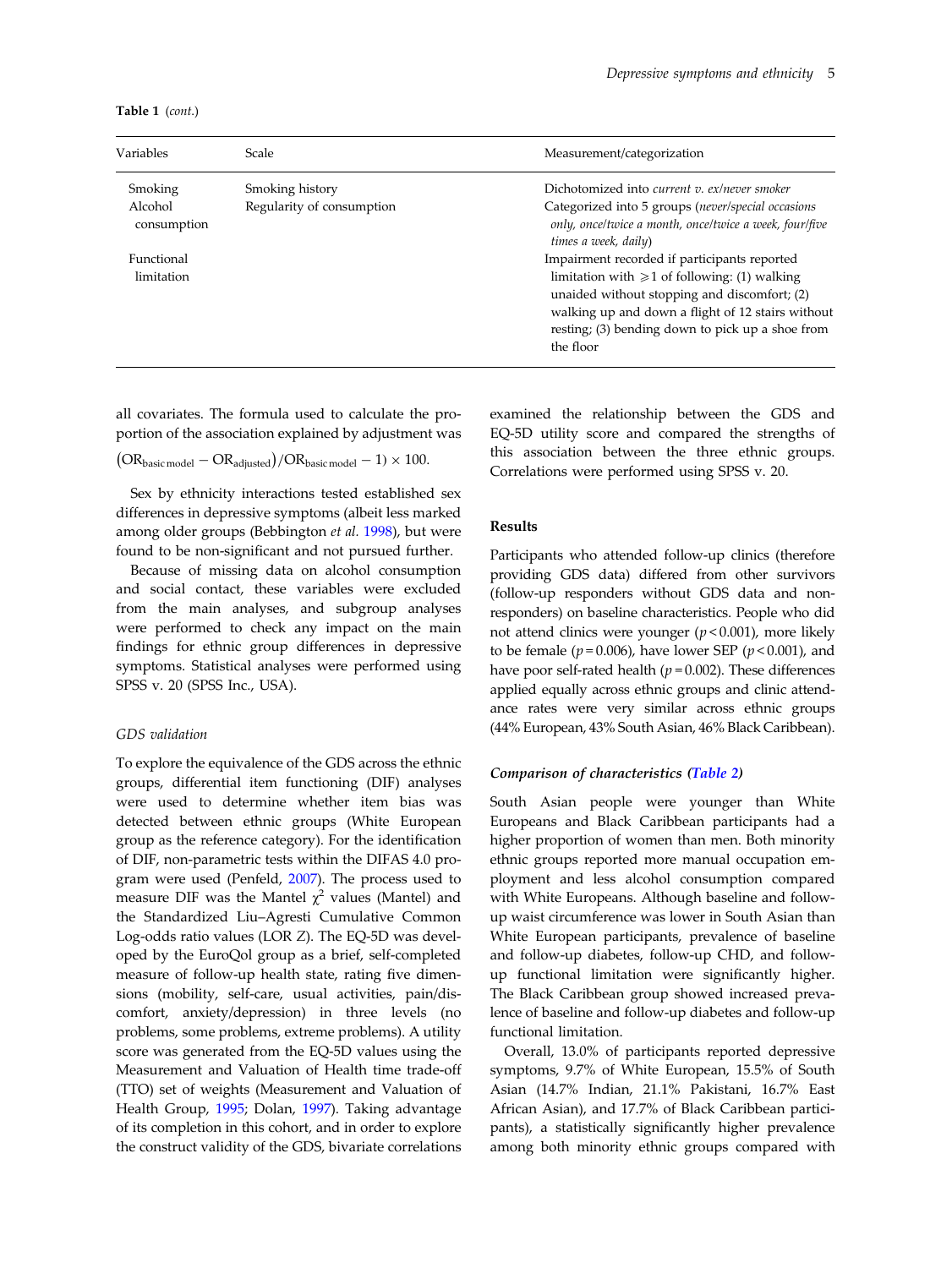## <span id="page-5-0"></span>6 E. D. Williams et al.

|                                            | White European $(n = 632)$ | South Asian $(n=476)$ | Black Caribbean ( $n = 181$ ) |
|--------------------------------------------|----------------------------|-----------------------|-------------------------------|
| Age (years)                                | $69.9 \pm 6.3$             | $68.7 \pm 5.9*$       | $70.7 \pm 5.8^*$              |
| Sex (% male)                               | 78.3                       | 86.6                  | $48.6*$                       |
| <b>Baseline</b>                            |                            |                       |                               |
| Manual labour: Manual                      | 51.9                       | 68.7*                 | $66.9*$                       |
| Home ownership: Own home                   | 87.0                       | $95.0*$               | $70.2*$                       |
| Smoking $(\%)$                             |                            |                       |                               |
| Ex/never                                   | 79.1                       | 89.9                  | 84.0                          |
| Current                                    | 20.9                       | $10.1*$               | 16.0                          |
| Physical activity (hours/week)             | $10.8(7.0-16.0)$           | $9.3(5.5-13.0)$       | $11.0 (7.0 - 15.1)$           |
| Waist:hip ratio                            | $0.90 \pm 0.09$            | $0.95 \pm 0.08*$      | $0.89 \pm 0.08*$              |
| Waist circumference (cm)                   | $88.0 \pm 11.8$            | $90.1 \pm 9.4*$       | $87.7 \pm 10.3^*$             |
| Diabetes $(\%)$                            | 2.5                        | $13.4*$               | $10.5*$                       |
| Coronary heart disease (%)                 | 5.9                        | 5.9                   | 8.9                           |
| Stroke $(\%)$                              | 0.2                        | 0.2                   | 1.0                           |
| Hypertension (%)                           | 4.1                        | 9.9*                  | $22.7*$                       |
| Follow-up                                  |                            |                       |                               |
| Marital status (%)                         |                            |                       |                               |
| Married/cohabiting                         | 67.7                       | 85.9*                 | $54.2*$                       |
| Single                                     | 10.2                       | 1.9                   | 11.7                          |
| Divorced/separated                         | 11.7                       | 2.1                   | 20.1                          |
| Widowed                                    | 10.4                       | 10.2                  | 14.0                          |
| Depressive symptoms (%)                    | 9.7                        | $15.5*$               | $17.7*$                       |
| Antidepressant/anxiolytic medication (%    | 4.7                        | 3.2                   | 5.0                           |
| taking)                                    |                            |                       |                               |
| Stressful life events (% reporting any)    | 55.4                       | $49.2*$               | 59.7                          |
| Social contact (hours/week)                | $9.0(4.0-20.0)$            | $8.6(3.9-20.0)$       | $6.5(3.0-15.8)^{*}$           |
| Smoking (%)                                |                            |                       |                               |
| Ex/never                                   | 92.7                       | 95.8                  | 95.6                          |
| Current                                    | 7.3                        | $4.2*$                | 4.4                           |
| Physical activity (hours/week)             | $3.8(1.8-5.8)$             | $3.8(1.8-4.7)^{*}$    | $3.8(1.8-4.7)^{*}$            |
| Alcohol intake (%)                         |                            |                       |                               |
| Daily                                      | 21.8                       | 20.1                  | 6.3                           |
| Four/five times a week                     | 21.6                       | 16.1                  | 8.9                           |
| Once/twice a week                          | 24.7                       | 27.5                  | 22.2                          |
| Once/twice a month                         | 11.7                       | 8.7                   | 13.9                          |
| Never/special occasions                    | 20.1                       | $27.5*$               | 48.7*                         |
| Waist:hip ratio                            | $0.97 \pm 0.07$            | $1.00 \pm 0.07*$      | $0.96 \pm 0.08*$              |
| Waist circumference (cm)                   | $100.1 \pm 13.3$           | $97.8 \pm 10.2^*$     | $97.7 \pm 12.1$               |
| Diabetes $(\%)$                            | 19.3                       | $42.1*$               | $39.2*$                       |
| Coronary heart disease (%)                 | 20.4                       | $34.5*$               | 13.2                          |
| Stroke (%)                                 | 2.7                        | 2.1                   | 5.0                           |
| Hypertension (%)                           | 55.2                       | $75.2*$               | 77.9*                         |
| Functional limitation (%)                  | 14.7                       | $32.8*$               | $29.8*$                       |
| Cognitive function (no. of recalled words) | $6.1 \pm 2.0$              | $5.8 \pm 2.0^*$       | $5.1 \pm 2.1*$                |

Data presented are unadjusted means (S.D.) and %, with exception of social contact and physical activity, presented as medians (interquartile range), due to skewed data.

 $* p < 0.05$  for age- and sex-adjusted group differences with White European as the reference category.

their European counterparts ( $p = 0.004$  and  $p = 0.001$ , respectively). The prevalence of depressive symptoms was higher in women than men, but this was not statistically significant (White European: 10.2% v. 9.5%,  $p = 0.93$ ; South Asian: 20.3% v. 14.8%,  $p = 0.34$ ; Black Caribbean: 22.6% v. 12.5%,  $p = 0.11$ , respectively).

# Ethnic group differences in depressive symptoms between South Asian and White European participants [\(Table 3\)](#page-6-0)

South Asian participants had significantly elevated odds [OR 1.79, 95% confidence interval (CI)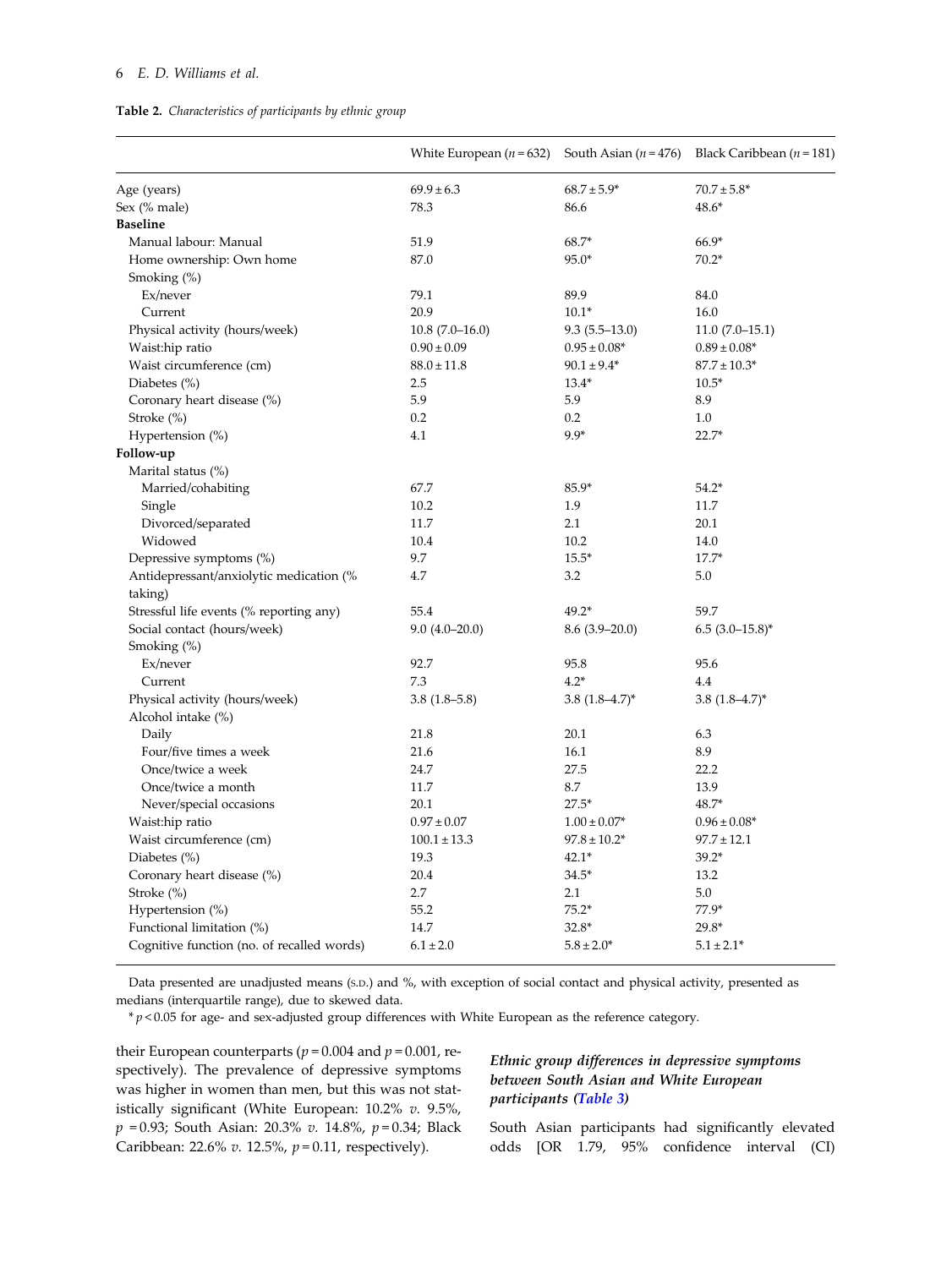<span id="page-6-0"></span>1.24–2.58] of having depressive symptoms compared with White Europeans (model 1). Socioeconomic, stressful life event (follow-up), and behavioural characteristics (models 2–4) had little impact on odds ratios. While baseline clinical factors/co-morbidities did not affect the odds ratios (model 5a), the follow-up measures of these variables accounted for most of the elevated odds of depressive symptoms, 65% (model 5b), reducing the ethnic difference to non-significance. This was explored further and functional limitation alone accounted for an additional 67% of the excess odds, after adjustment for other baseline and follow-up co-morbidities. Cognitive function and antidepressant/ anxiolytic medication use (models 6–7) did not affect the differences observed. In the fully adjusted model 8, the South Asian odds remained significantly elevated compared with White Europeans.

# Ethnic group differences in depressive symptoms between Black Caribbean and White European participants (Table 3)

Black Caribbean participants were significantly more likely to report depressive symptoms compared with White Europeans (OR 1.80, 95% CI 1.11–2.92). Socioeconomic disadvantage (model 2) explained a substantial proportion of the elevated odds observed (43%), while psychosocial, behavioural, and clinical factors/co-morbidity factors had only marginal effects on the excess depressive symptoms in this group (models 3–5). Cognitive function (model 6) accounted for 23% of the elevated odds of depressive symptoms among Black Caribbean participants, while antidepressant/anxiolytic medication use did not affect this differential (model 7). Full adjustment (model 8) did not attenuate the elevated odds ratio, thus Black Caribbeans were nearly twice as likely to report depressive symptoms even when other factors were taken into account.

Alcohol intake and social contact were included in separate versions of model 8 and did not qualitatively affect the findings of the main analyses.

#### GDS validation

No GDS items elicited Mantel scores >6.63 in either the South Asian or Black Caribbean responses, compared with those of White Europeans [the maximum value above which group differences in response to the studied items are indicated (Penfeld, [2007\)](#page-9-0)]. Similarly, none of the LOR Z values were greater than 2.0 or less than <sup>−</sup>2.0 (reflecting DIF effect size). Therefore, no DIF was identified for the GDS. The correlations for GDS and EQ-5D utility scores were comparable across ethnic groups  $[r = -0.38$  for White European ( $p < 0.001$ ), Table 3. Odds of having depressive symptoms for South Asian and Black Caribbean participants (compared with White European participants)

|                                                                                               | South Asian<br>OR (95% CI) | Black<br>Caribbean<br>OR (95% CI) |
|-----------------------------------------------------------------------------------------------|----------------------------|-----------------------------------|
| Model 1: Adjusted for age<br>and sex                                                          | $1.79(1.24 - 2.58)$        | $1.80(1.11 - 2.92)$               |
| Model 2: Adjusted for<br>age, sex, and                                                        | $1.80(1.23 - 2.63)$        | $1.46(0.89 - 2.39)$               |
| socioeconomic position<br>Model 3: Adjusted for<br>age, sex, and stressful<br>life events     | $1.86(1.29-2.69)$          | $1.76(1.08-2.87)$                 |
| Model 4a: Adjusted for<br>age, sex, and baseline<br>health behaviours                         | $1.86(1.26 - 2.74)$        | $1.93(1.18 - 3.13)$               |
| Model 4b: Adjusted for<br>age, sex, and follow-up<br>health behaviours                        | $1.71(1.17-2.49)$          | $1.88(1.15 - 3.10)$               |
| Model 5a: Adjusted for<br>age, sex, and baseline<br>clinical risk factors/<br>co-morbidities  | $1.79(1.22 - 2.60)$        | $1.91(1.15 - 3.16)$               |
| Model 5b: Adjusted for<br>age, sex, and follow-up<br>clinical risk factors/<br>co-morbidities | $1.28(0.84-1.94)$          | $1.81(1.07-3.04)$                 |
| Model 6: Adjusted for<br>age, sex, and cognitive<br>function                                  | $1.71(1.18 - 2.47)$        | $1.62(0.99 - 2.64)$               |
| Model 7: Adjusted for<br>age, sex, and depression/<br>anxiety medication                      | $1.85(1.28 - 2.68)$        | $1.83(1.12 - 2.98)$               |
| Model 8: Adjustment for<br>all covariates                                                     | $1.63(1.02 - 2.60)$        | $1.98(1.12 - 3.49)$               |

OR, Odds ratio; CI, confidence interval.

Reference category: White European. Model 2 included adjustment for manual occupation and home ownership; model 4a included adjustment for baseline smoking and physical activity; model 4b included adjustment for followup smoking and physical activity; model 5a included adjustment for baseline waist circumference, diabetes, coronary heart disease, and hypertension; model 5b included adjustment for follow-up waist circumference, diabetes, coronary heart disease, stroke, hypertension, and functional limitation.

 $r = -0.35$  for South Asian ( $p < 0.001$ ),  $r = -0.30$  for Black Caribbean participants  $(p < 0.001)$ ].

Interestingly, one item referring to whether people thought that most other people were better off than them was more heavily endorsed by the South Asian and Black Caribbean participants, compared with the White Europeans (19% of South Asian, 20% of Black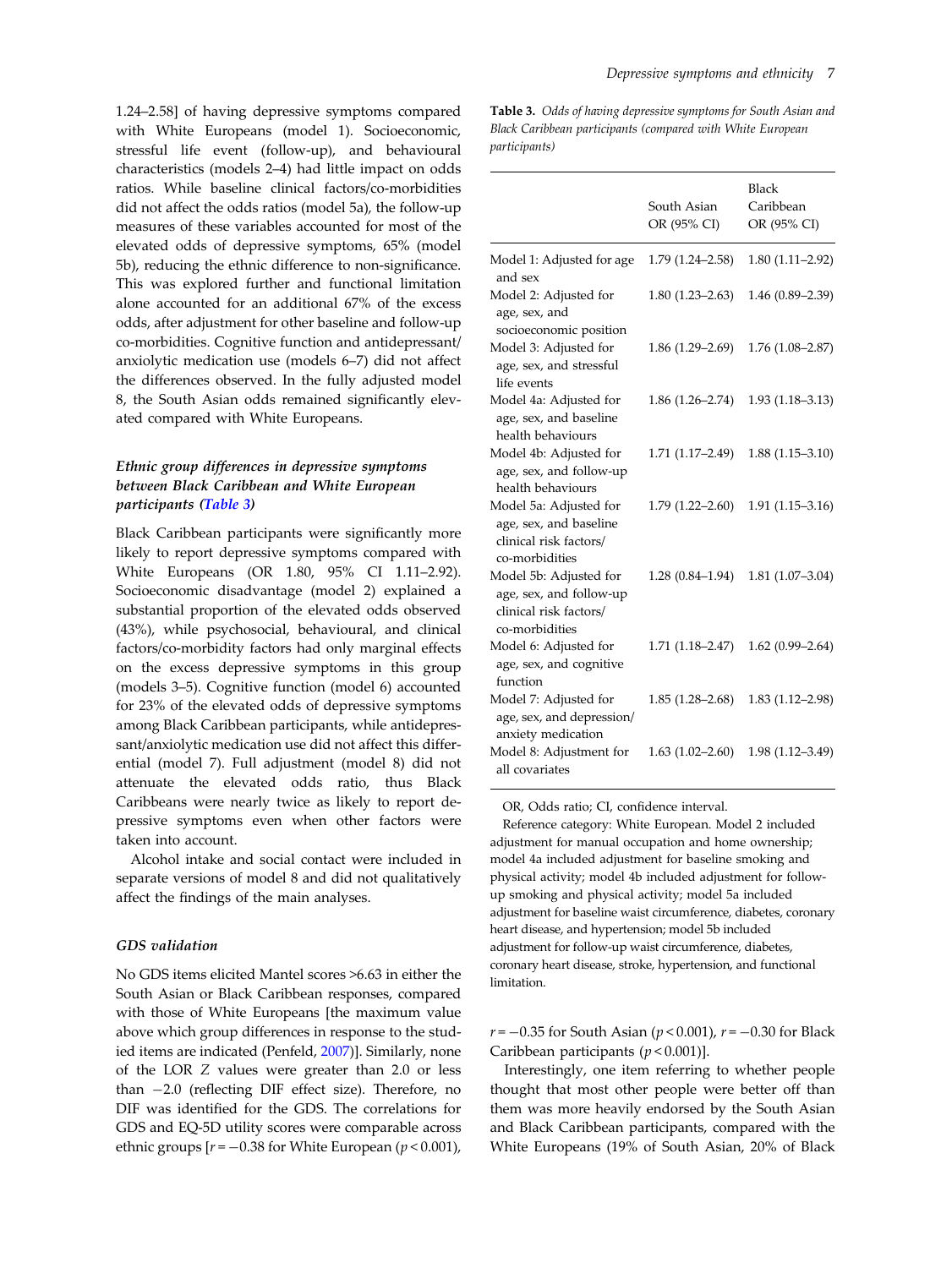Caribbean and 5% of White European participants responded positively to this question). Removal of this item did not significantly influence the results.

#### Discussion

Older first-generation migrants of South Asian and Black Caribbean origin to the UK were nearly twice as likely to report depressive symptoms as their European origin counterparts. Different factors appeared to account for this excess. In South Asians, these factors included a greater degree of later-life chronic disease, while in Black Caribbeans the key contributor appeared to be socioeconomic disadvantage.

#### Strengths and limitations

Depression is highly prevalent in older populations (Osborn et al. [2003](#page-9-0)). This study provides the largest comparison of depressive symptoms among the UK's three most populous ethnic groups within this age range, recruited from the general population. Other major strengths are the range of possible longitudinal mid- and late-life factors assessed, and the use of a depression measure with evidence of cross-cultural validity designed specifically for use in older people. However, there are some limitations. The primary outcome only ascertained symptomatology on a relatively brief screening instrument that was not a diagnostic instrument; nonetheless, this instrument strongly predicts subsequent depressive symptoms (Vinkers et al. [2004\)](#page-10-0). The attrition during follow-up and missing data mean that our sample may be subject to selection bias. We compared baseline characteristics of those with and without GDS data, and we showed that healthier individuals and those with higher SEP were more likely to re-attend. This differential response applied equally to all ethnic groups; thus the observed ethnic group variations in depressive symptoms are unlikely to have been influenced by this bias. The study's crosssectional ascertainment of depressive symptoms at follow-up preclude conclusions around direction of causality [because symptomatology in mid-life (baseline) and the intervening period were not recorded] and does not capture the episodic nature of depression (although incorporation of data on antidepressant use may help to some limited extent). While adjustment for stressful life events did not markedly alter the ethnic difference in reported depressive symptoms for either South Asians or Black Caribbeans, we acknowledge that these events may be differently remembered, or have different impacts by ethnicity. Factors included in our models may act as causal determinants, confounders or consequences of depressive symptoms and it is possible, for example, that adjustment for physical disease represented an over-adjustment if this was a consequence of depressive symptoms. Furthermore, we could not measure all factors that may account for ethnic differences in depressive symptoms.

#### Comparison with previous studies

An East London study found substantially elevated depression prevalence among Bengali compared with Somali and White British older participants, citing, but not testing, socioeconomic variables and social support as potential explanations (Silveira & Ebrahim, [1998\)](#page-9-0). By contrast, a comparison of Gujarati and White people aged >65 years from Leicester showed no ethnic differences in depression (Lindesay et al. [1997](#page-9-0)). Data from the USA indicate an excess depression prevalence among Black American compared with White participants (Skarupski et al. [2005\)](#page-10-0), which was only partially attenuated after adjustment for socioeconomic characteristics, although another study found no significant difference in the same scores using the same instrument between African American and White older adults (Blazer et al. [1998\)](#page-9-0). However, generalizing between ethnic groups in different countries is limited because of substantial differences in SEP, social integration and migration history.

#### Depressive symptoms in South Asians

The excess depressive symptomatology among South Asian people observed here was largely attenuated by functional limitation adjustment ([Table 3](#page-6-0) model 5b), suggesting that the elevated disability risk among South Asian people (Williams et al. [2012](#page-10-0)) may contribute to higher depressive symptoms. Differences in body composition and chronic disease are well established between UK White and South Asian groups (Bhopal et al. [1999](#page-9-0)) but did not appear to account for the difference in depressive symptoms, beyond the impact of disability. Although subgroup analyses were not possible, unadjusted prevalences of depressive symptoms were higher among all South Asian subgroups than White Europeans, consistent with some earlier research (Williams et al. [2010](#page-10-0)), but not others (Nazroo, [1997](#page-9-0)). The predominant subgroup in this sample was Punjabi Sikh (53%), who tend to occupy a higher SEP than other subgroups (Williams et al. [2010](#page-10-0)), and our results may therefore underestimate the prevalence of depressive symptoms in South Asian communities as a whole.

# Depressive symptoms in Black Caribbeans

Adjustment for socioeconomic measures and cognitive function attenuated the excess depressive symptoms in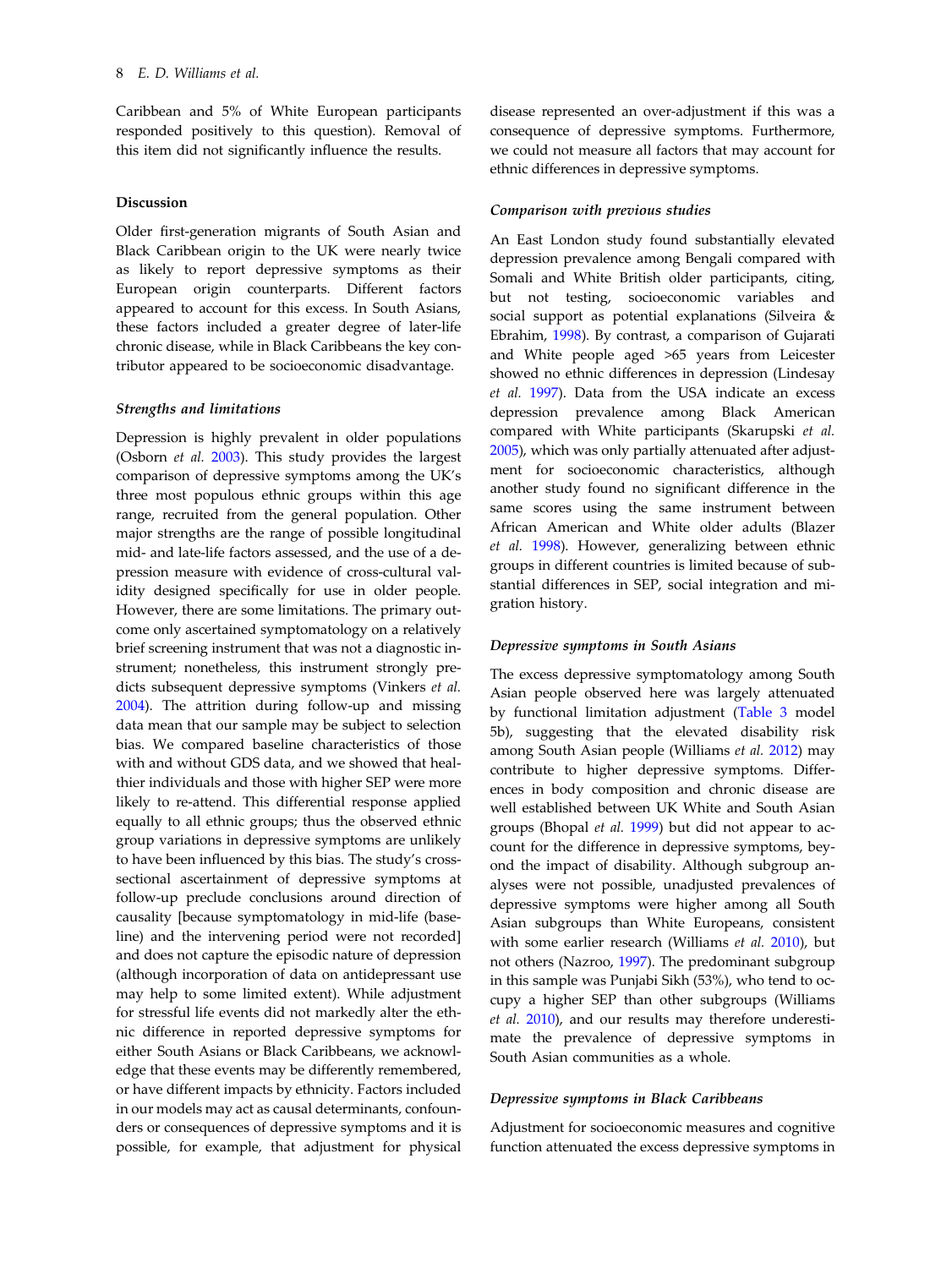Black Caribbean participants. UK Black Caribbean people have often experienced socioeconomic disadvantage (Smith et al. [2000](#page-10-0)), which is a well-recognized risk factor for depression (Katon et al. [2004](#page-9-0)). Other socioeconomic characteristics, such as wealth, were not taken into account and therefore may have contributed further to the excess prevalence of depressive symptoms in this group. However, there is a surprising dearth of comparable data in this group and further work is needed to confirm our findings.

# Validity of depression questionnaire

It is important to bear in mind potential differences in interpretation when comparing depression measurements between ethnic groups (Nazroo, [1997\)](#page-9-0), and qualitative research has, for example, found significant variations in mental distress language and presentation between White and Pakistani people, explaining different patterns of help-seeking and health outcomes (Mallinson & Popay, [2007\)](#page-9-0). However, our analyses of GDS performance and cultural equivalence did not suggest consistent differences between the three ethnic groups in the probability of giving a certain GDS response, suggesting similar interpretation of questions across groups, and supporting previous validation of this instrument (Abas et al. [1998](#page-9-0)). In addition, there was no meaningful difference in the correlation between GDS and EQ-5D scores, although it should be borne in mind that these analyses, although supportive, represented an opportunistic use of available data and the cohort study was not formally designed to assess the validity of the GDS. Our assessment of the GDS validity did not test all components of validity that are necessary to comprehensively evaluate the cultural equivalence of this instrument (Flaherty et al. [1988](#page-9-0)).

# Unmeasured explanations

High levels of endorsement of the GDS item associated with feelings of relative disadvantage by the South Asian and Black Caribbean participants were found. This may reflect experiences of discrimination (Smith et al. [2000\)](#page-10-0) but additional focused research would be needed to clarify this. Indeed, it is important to bear in mind that there are other psychosocial and cultural explanations that were insufficiently measured. Racial discrimination is a risk factor for depression (Karlsen et al. [2005](#page-9-0)), with experience of interpersonal and institutionalized racism shown to be particularly associated with worse mental health (Karlsen et al. [2005](#page-9-0)). Research exploring depression in UK South Asian populations has implicated the role of culture conflict as a potential cause (Hussain & Cochrane, [2002](#page-9-0); Bhugra, [2003;](#page-9-0) Gask et al. [2011\)](#page-9-0), possibly particularly in first-generation migrants and South Asian women

for whom acculturation levels can be lower (Ghuman, [2000\)](#page-9-0). Family conflict as younger generations assimilate has also been associated with depression among older South Asian people (Sonuga-Barke & Mistry, [2000](#page-10-0)). Since all minority ethnic participants were first-generation migrants, the differences in depressive symptoms may reflect issues associated with migration (Bhugra, [2003](#page-9-0)), rather than ethnicity. Bhugra's migration and depression review highlights the importance of social support and isolation resulting from migration (Bhugra, [2003](#page-9-0)), and isolation was seen as contributing to depression onset and maintenance among depressed Pakistani women in North-West England (Gask et al. [2011](#page-9-0)).

This study's findings present important implications for depression prevention and treatment. Economic evaluation of interventions to reduce physical disease throughout mid- and late-life should acknowledge the possible beneficial effects these may also have on subsequent mental health and its sequelae. Social policy interventions should also recognize the benefits to mental health inequalities. Limited evidence suggests that receipt of medication for depression is less common in ethnic minority groups, perhaps in part reflecting the difficulty in diagnosis or cultural differences in acceptability. Our findings require replication and their generalizability needs to be clarified – both to other ethnic groups, and to subsequent generations whose health status, behaviours, socioeconomic status and acculturation may differ. It is important that general and mental health practitioners are aware of these elevated depressive symptom prevalences among certain ethnic groups, and are able to recognize other factors, such as co-morbidities, that might identify individuals at 'high risk'. Equitable access to mental health services with effective and culturally appropriate treatment must be available for vulnerable groups.

#### Acknowledgements

We acknowledge the contribution of the SABRE research team and participants, as well as from Dr Sophie Eastwood for her comments. The SABRE study was supported by a joint programme grant from the Wellcome Trust and British Heart Foundation (BHF). The pilot follow-up study was supported by the BHF. The Southall Study was supported by the UK Medical Research Council, the British Diabetic Association (now Diabetes UK), the Wellcome Trust and the BHF. The Brent Study was supported by the UK Medical Research Council. E.D.W. was funded by a Diabetes UK fellowship (09/0003833). R.S. is part-funded by the National Institute for Health Research (NIHR) Biomedical Research Centre at South London and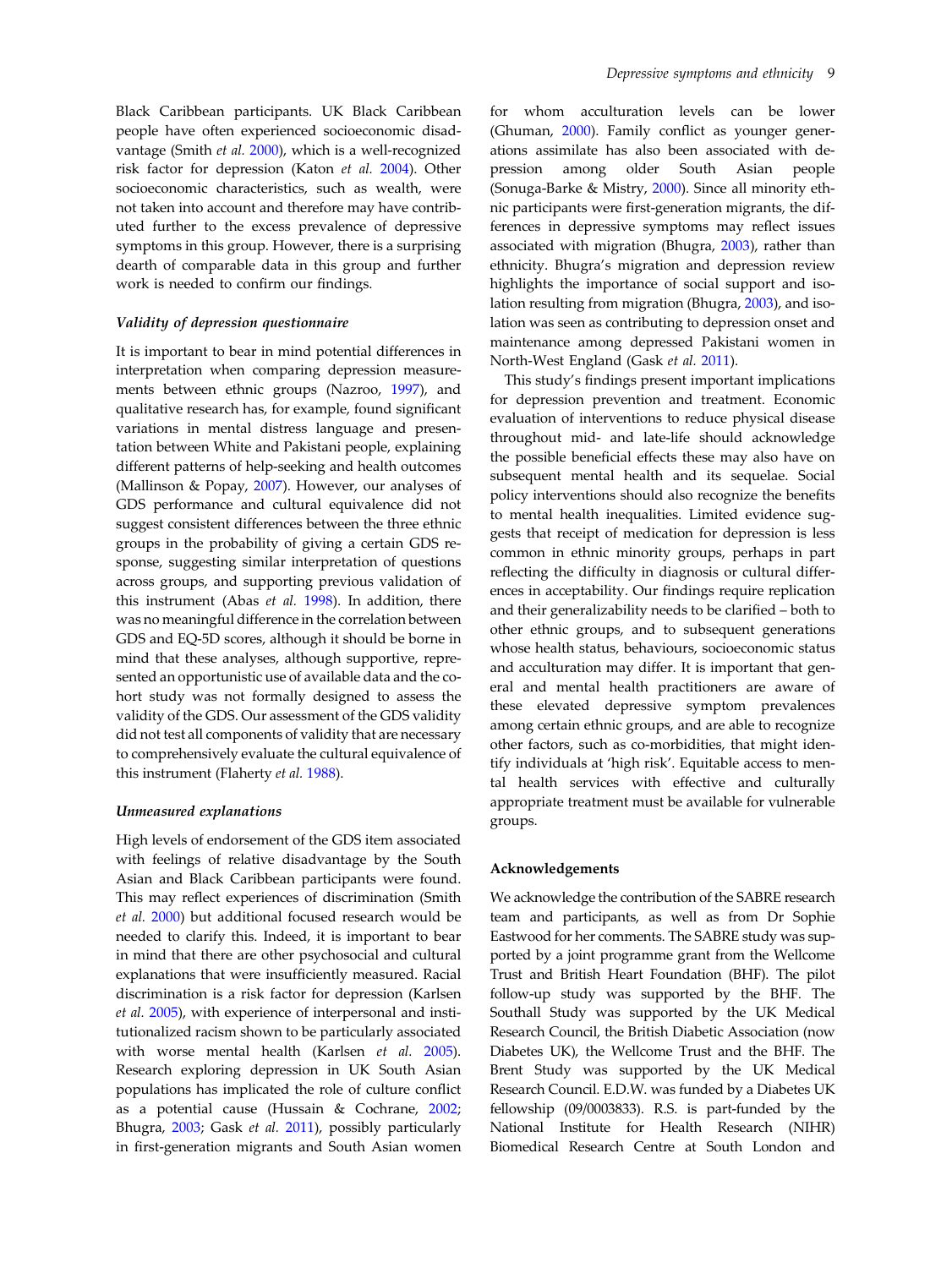<span id="page-9-0"></span>Maudsley NHS Foundation Trust and King's College London.

### References

- Abas MA, Phillips C, Carter J, Walter J, Banerjee S, Levy R (1998). Culturally sensitive validation of screening questionnaires for depression in older African-Caribbean people living in south London. British Journal of Psychiatry 173, 249–254.
- Bebbington PE, Dunn G, Jenkins R, Lewis G, Brugha T, Farrell M. Meltzer H (1998). The influence of age and sex on the prevalence of depressive conditions: report from the National Survey of Psychiatric Morbidity. Psychological Medicine 28, 9–19.
- Bhopal R, Unwin N, White M, Yallop J, Walker L, Alberti KGMM, Harland J, Patel S, Ahmad N, Turner C, Watson B, Kaur D, Kulkarni A, Laker M, Tavridou A (1999). Heterogeneity of coronary heart disease risk factors in Indian, Pakistani, Bangladeshi, and European origin populations: cross sectional study. British Medical Journal 319, 215–220.
- Bhugra D (2003). Migration and depression. Acta Psychiatrica Scandinavica 108, 67–72.
- Blazer D, Burchett B, Service C, George LK (1991). The association of age and depression among the elderly: an epidemiologic exploration. Journal of Gerontology 46, M210–M215.
- Blazer DG, Kessler RC, McGonagle KA, Swartz MS (1994). The prevalence and distribution of major depression in a national community sample: the National Comorbidity Survey. American Journal of Psychiatry 151, 979–986.
- Blazer DG, Landerman LR, Hays JC, Simonsick EM, Saunders WB (1998). Symptoms of depression among community-dwelling elderly African-American and white older adults. Psychological Medicine 28, 1311–1320.
- Craig R, Doyle M, Jotangia D (2006). Eating habits. In Health Survey for England 2004 Volume 1: The Health of Minority Ethnic Groups (ed. K. Sproston and J. Mindell), pp. 263–300. The Information Centre: London.
- D'Ath P, Katona P, Mullan E, Evans S, Katona C (1994). Screening, detection and management of depression in elderly primary care attenders. I: the acceptability and performance of the 15 Item Geriatric Depression Scale (GDS15) and the development of short versions. Family Practice 11, 260–266.
- Dolan P (1997). Modeling valuations for EuroQol health states. Medical Care 35, 1095–1108.
- Durnin J, Passmore R (1967). Energy, Work and Leisure. Heinemann: London.
- Fischbacher C, Bhopal R, Povey C, Steiner M, Chalmers J, Mueller G, Jamieson J, Knowles D (2007). Record linked retrospective cohort study of 4.6 million people exploring ethnic variations in disease: myocardial infarction in South Asians. BMC Public Health 7, 142.
- Flaherty JA, Gaviria FM, Pathak D, Mitchell T, Wintrob R, Richman JA, Birz S (1988). Developing instruments for cross-cultural psychiatric research. Journal of Nervous and Mental Disorders 176, 257–263.
- Gask L, Aseem S, Waquas A, Waheed W (2011). Isolation, feeling 'stuck' and loss of control: Understanding persistence of depression in British Pakistani women. Journal of Affective Disorders 128, 49–55.
- Ghuman PAS (2000). Acculturation of South Asian adolescents in Australia. British Journal of Educational Psychology 70, 305–316.
- Husaini BA, Moore ST (1990). Arthritis disability, depression, and life satisfaction among black elderly people. Health and Social Work 15, 253–260.
- Hussain FA, Cochrane R (2002). Depression in South Asian women: Asian women's beliefs on causes and cures. Mental Health Religion Culture 5, 285–311.
- Karlsen S, Nazroo JY, McKenzie K, Bhui K, Weich S (2005). Racism, psychosis and common mental disorder among ethnic minority groups in England. Psychological Medicine 35, 1795.
- Katon W, Von Korff M, Ciechanowski P, Russo J, Lin E, Simon G, Ludman E, Walker E, Bush T, Young B (2004). Behavioral and clinical factors associated with depression among individuals with diabetes. Diabetes Care 27, 914–920.
- Lindesay J, Jagger C, Hibbett MJ, Peet SM, Moledina F (1997). Knowledge, uptake and availability of health and social services among Asian Gujarati and white elderly persons. Ethnicity and Health 2, 59–69.
- Mallinson S, Popay J (2007). Describing depression: ethnicity and the use of somatic imagery in accounts of mental distress. Sociology of Health and Illness 29, 857–871.
- Measurement and Valuation of Health Group (1995). The Measurement and Valuation of Health. Final Report on the Modelling of Valuation Tariffs. Centre for Health Economics: York.
- Morris JC, Heyman A, Mohs RC, Hughes JP, van Belle G, Fillenbaum G, Mellits ED, Clark C (1989). The consortium to establish a registry for Alzheimer's disease (CERAD). Part 1. Clinical and neuropsychological assessment of Alzheimer's disease. Neurology 39, 1159–65.
- Nazroo JY (1997). Ethnicity and Mental Health: Findings from National Community Survey. Policy Studies Institute: London.
- Nazroo JY (2003). The structuring of ethnic inequalities in health: economic position, racial discrimination, and racism. American Journal of Public Health 93, 277–284.
- Osborn DPJ, Fletcher AE, Smeeth L, Stirling S, Bulpitt CJ, Breeze E, Ng ESW, Nunes M, Jones D, Tulloch A (2003). Factors associated with depression in a representative sample of 14 217 people aged 75 and over in the United Kingdom: results from the MRC trial of assessment and management of older people in the community. International Journal of Geriatric Psychiatry 18, 623–630.
- Penfeld R (2007). DIFAS 4.0: Differential item functioning analysis system: user's manual.
- Silveira E, Ebrahim S (1995). Mental health and health status of elderly Bengalis and Somalis in London. Age and Ageing 24, 474–480.
- Silveira ERT, Ebrahim S (1998). Social determinants of psychiatric morbidity and well-being in immigrant elders and whites in east London. International Journal of Geriatric Psychiatry 13, 801–812.